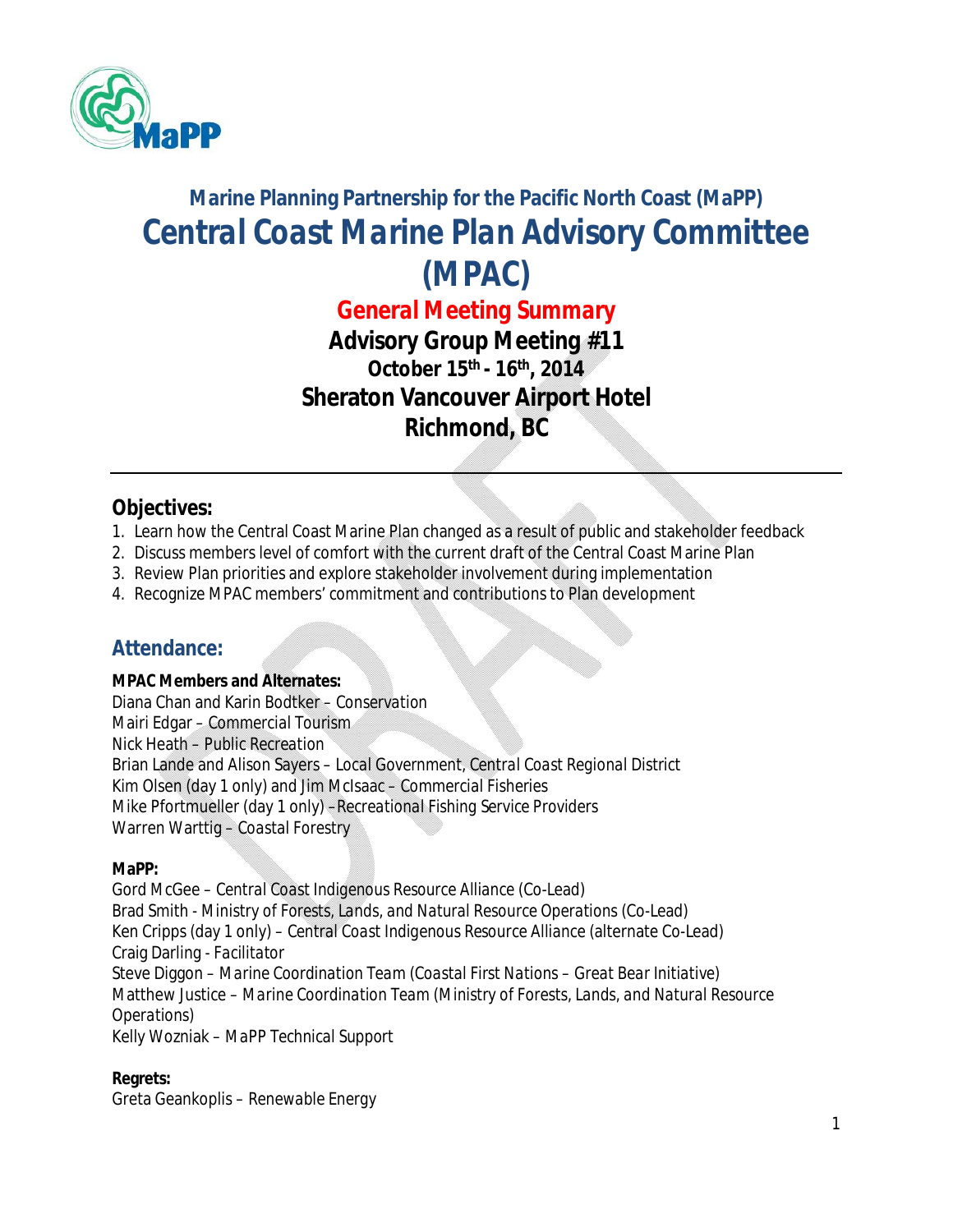

Evan Loveless *– Commercial Tourism* Janice Kyle – *Public Recreation* Richard Opala and Les Neasloss – *Finfish Aquaculture* Anne Salomon *– Marine Academia* Gary Wilson and Roberta Stevenson *- Shellfish Aquaculture*

#### **Observers:**

Anu Rao – *Conservation sector representative on Regional Marine Advisory Committee* Kim Wright *– Consultant to the conservation sector* Sally Cargill – *Ministry of Aboriginal Relations and Reconciliation* (Former Co-Lead)

### **Day 1: October 16th, 2014**

#### **Welcome and Opening:**

- Gord provided a welcome on behalf of the Central Coast Technical Team
- Gord discussed the objectives of the meeting and reviewed the agenda

### **Updates:**

- Summary of June meeting is in dropbox.
- Advice log has been circulated (advice is separated into tabs for overarching advice, plan text, objectives and strategies, PMZ and SMZ).
- MaPP partners are now working on developing implementation agreements and seeking funding for implementation phase.
- Regional actions and priorities have been pulled together into one document that is currently being refined and should be finalized in November.
- MPAC members in attendance each provided an update from their sector.

### **Plan Revision Process:**

- Gord summarized the iterative process used to review public and MPAC comments on the draft Central Coast Marine Plan.
- The summer and early fall were spent revising the plan based on MPAC and public feedback and internal reviews by the Province and the Heiltsuk, Kitasoo/Xai'Xais, Nuxalk and Wuikinuxv Nations.
- A summary of public comments received during the public review period is being developed and will be shared with MPAC. There is overlap between public comments and those received from MPAC.

# **Revisions to Chapters 1-4 (Introductory Chapters):**

- Gord summarized the nature of the feedback received on these chapters and explained changes that were made.
- Content of the Plan will not be substantively revised based on further feedback from MPAC, though there may be an opportunity to make minor edits required to correct errors, oversights or inconsistencies. The following advice/ feedback was received:
	- o There are a couple of errors in punctuation in the acknowledgements page.
	- o The executive summary should mention local knowledge as well as aboriginal knowledge.
	- o Monitoring and enforcement is spelled incorrectly on page vii (in the executive summary)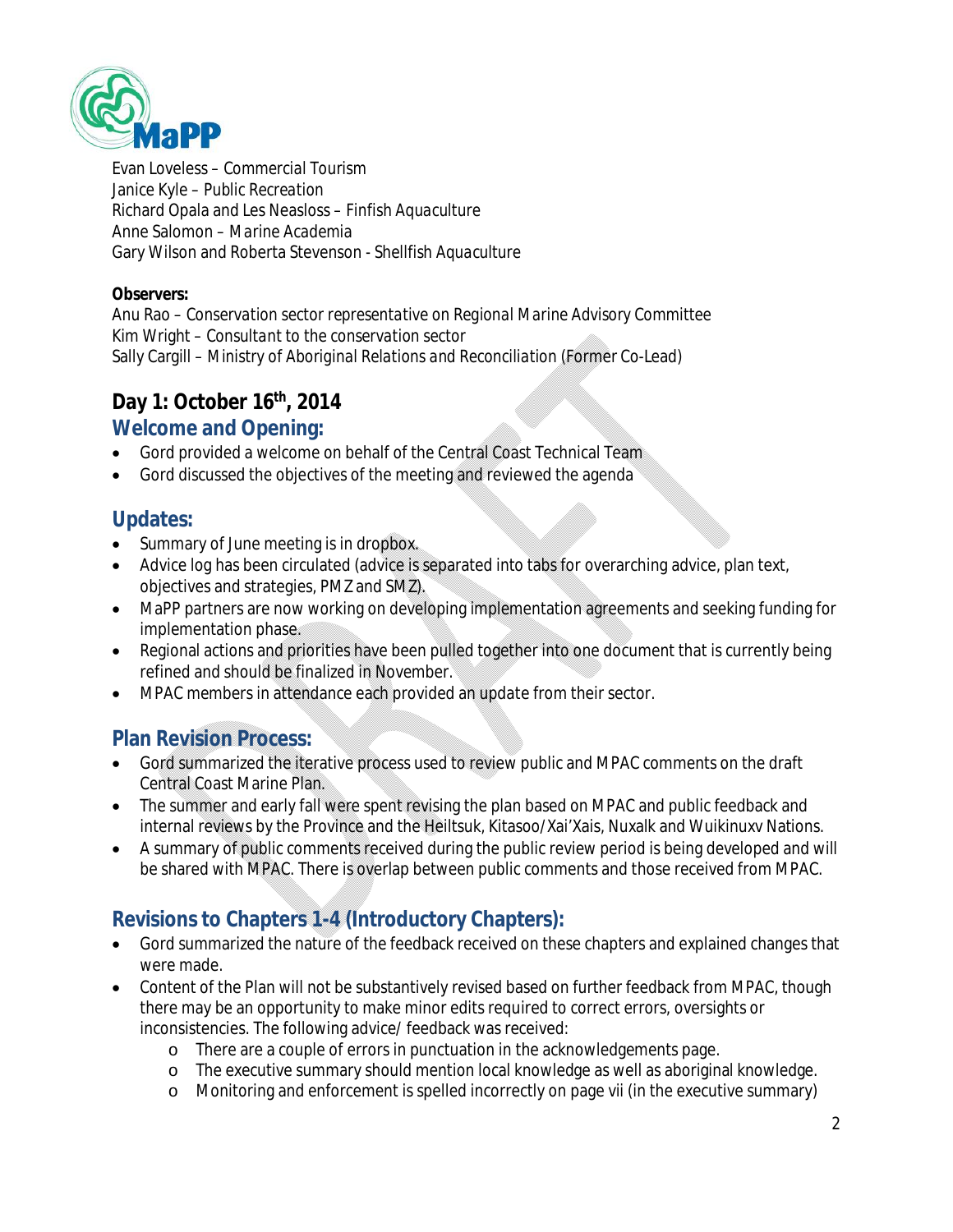

- o Section 2.2 should say "….will make important contributions to the MPA network planning process" rather than "…can make…"
- o The demographic trend information in section 3.1 should be more specific
- o In Section 4.2 acknowledge that improvements to marine transportation services are important for maintenance of the marine economy in addition to growth of the marine economy
- o Section 2.3 should reference local knowledge as well as Traditional Knowledge.
- All attending MPAC members and/or alternates expressed general comfort with Chapters 1-4.

### **Revisions to Chapters 5 (Management Direction):**

- Brad summarized the nature of the feedback received on Chapter 5 and explained changes that were made.
- Content of the Plan will not be substantively revised based on further feedback from MPACbut there may be an opportunity to make minor edits required to correct errors, oversights or inconsistencies. The following advice/ feedback was received:
	- o Consider adding in-text citations.
	- o In 5.1 add "these decisions will be informed by stakeholder advisory processes" following the shared-decision making language in the introduction so that it reflects the relationships with stakeholders that are described in the objective and strategy tables.
	- o In 5.2 change "compliance with direction" to "compliance with policy direction".
	- o In 5.2 split the sentence that describes the differences between compliance measures and enforcement tools.
	- o In 5.4 change the figure title to "Proposed and existing marine protection".
	- o In 5.6 change figure 7 to table 7.
	- o In 5.8 change the reference to SMZ 17 to SMZ 9.
	- o In 5.10 change "overall opportunities are lacking" to "While ample opportunities exist, resources to develop…." .
- All attending MPAC members and/or alternates expressed general comfort with Chapter 5.

### **Revisions to Chapters 6 (Spatial Plan):**

- Gord summarized the nature of the feedback received on Chapter 6 and explained changes that were made. Scope and intent of PMZ and the use of IUCN categories was clarified, federal activities were removed from the Recommended Uses and Activities Tables, and language was added to clarify that zoning does not direct uses or activities outside of provincial regulatory authority.
- Content of the Plan will not be substantively revised based on further feedback from MPAC, but there may be an opportunity to make minor edits required to correct errors, oversights or inconsistencies. The following advice/ feedback was received:
	- o Delete group 13 from the spatial planning group map.
	- o Consider adding the OIC reference for the finfish aquaculture moratorium on tidal waters north of Aristazabal Island to condition  $C^1$  or to the reference list.
	- $\circ$  Update C<sup>12</sup> to say visual impacts from marine operations rather than visual quality.
	- o Add "temporary port vessel anchorage" to the glossary.
	- o Reference the variance process in section 6.3 of the plan as well as in Chapter 7.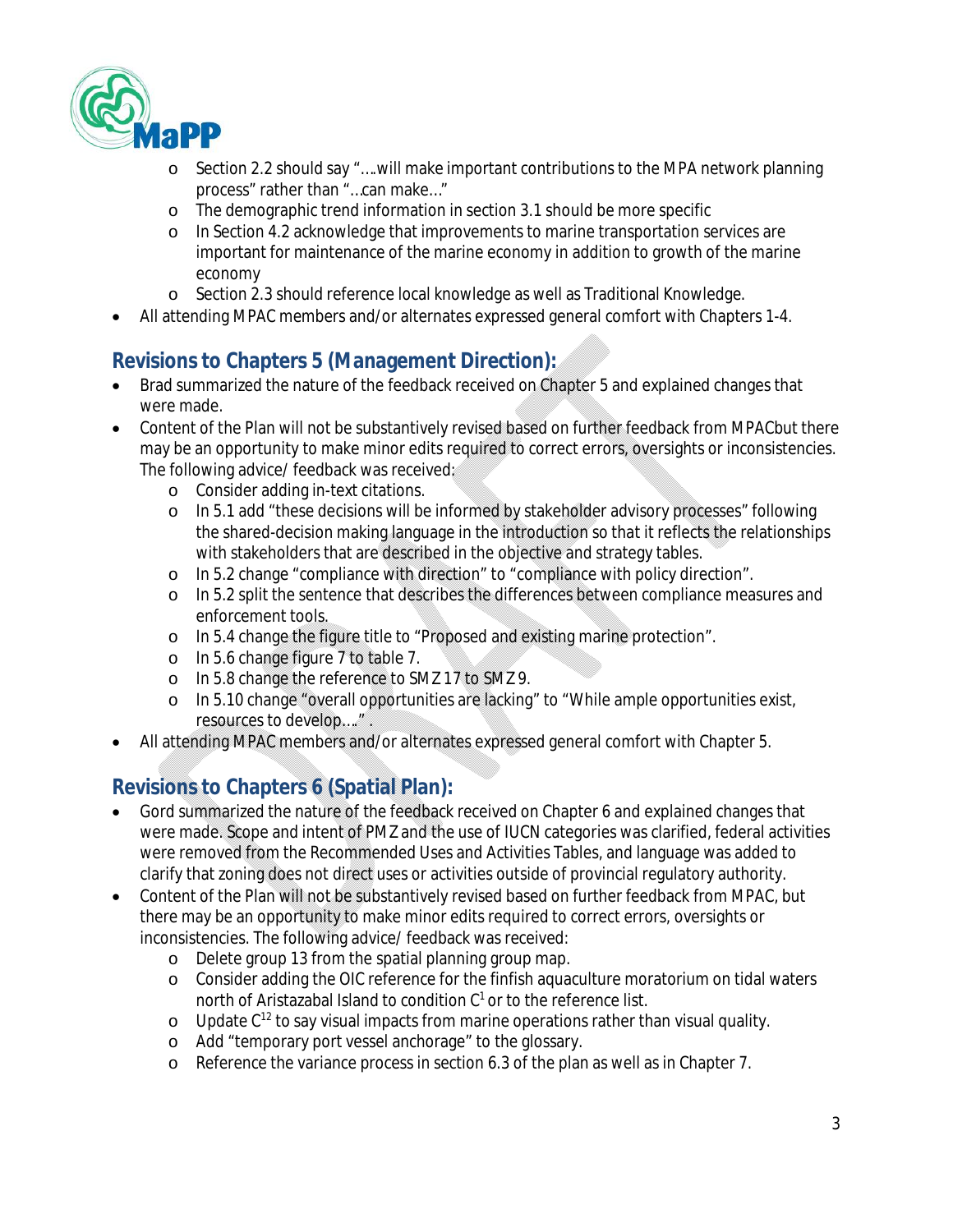

 All attending MPAC members and/or alternates described their level of comfort with Chapter 6. In general, it was felt that outstanding concerns could be dealt with during the implementation phase and there is overall comfort with Chapter 6.

# **Day 2: October 16th, 2014**

### **Day 2 Welcome and Recap of Day 1**

- Craig reviewed the meeting objectives and discussed the agenda for the day.
- A review of public comments received during the public review period and review of new Appendix E and Appendix F were added to the agenda.

### **Review of Public Comments**

- Gord summarized public comments that were received during the public review period. The majority of feedback and questions received were related to scope of the plan, level of protection, local participation in development of the plan, impact on current uses, and process for implementation.
- A document that summarizes public comments is being developed.

## **Review of New Appendices**

- Potential ecosystem-based management (EBM) indicators are now included in Appendix E.
- These indicators will be reviewed during the implementation phase and a suite of indicators suitable for the Central Coast will be selected. The process for selecting indicators still needs to be developed.
- Potential implementation tools are now listed in Appendix F.
- It was noted that the provincial and federal tools provided are broader than those used to designate MPAs, and the headings should be revised to reflect this.

# **Revisions to Chapter 7 (Implementation):**

- Significant advice on Chapter 7 was received during the public review period and the Chapter was revised significantly.
- Brad reviewed each section of Chapter 7 in detail.
- Discussion focused on potential content of Implementation Agreements, potential dispute resolution processes, and potential process for reviewing variance applications.
- Content of the Plan will not be substantively revised based on further feedback from MPAC, but there may be an opportunity to make minor edits required to correct errors, oversights or inconsistencies. The following advice/ feedback was received:
	- o Add "and procedures for fair dispute resolution" to description of Plan Implementation and Monitoring Committee (PIMC) Terms of Reference in section 7.5.
	- o During implementation phase, consider notifying PIMC when variance applications are received.
	- o Clarify certain activities (e.g., communicating spatial plan out to all those involved in tenuring processes, identification of EBM indicators) will be prioritized upon plan approval, even though they are not in the implementation priorities table.